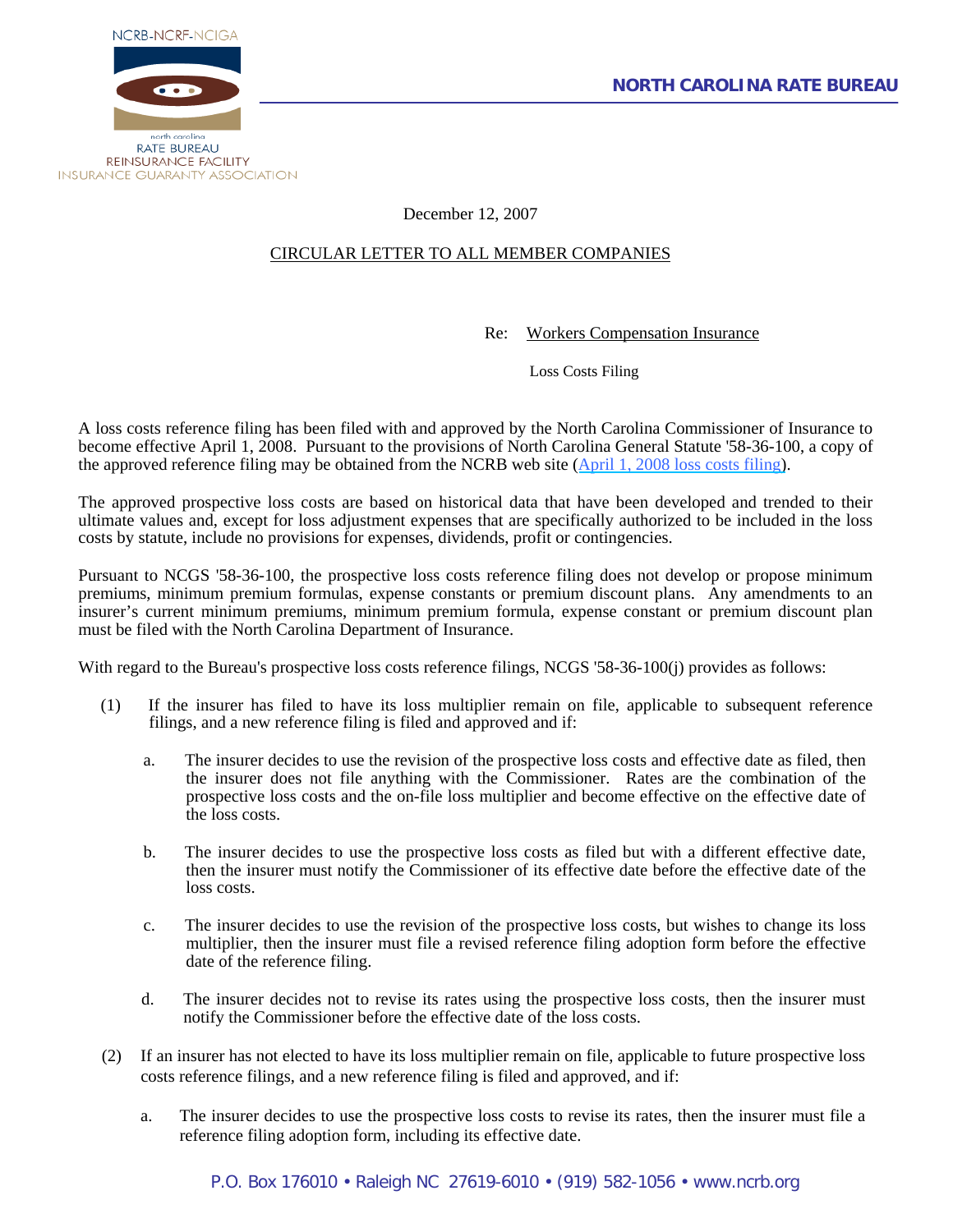- b. The insurer decides not to use the revisions, then the insurer does not file anything with the Commissioner.
- c. The insurer decides to change its multiplier, then the insurer must file a reference filing adoption form referencing the current approved prospective loss costs, including its effective date and, if applicable, its loss costs modification factor and supporting documentation. The insurer shall not make a change to its loss cost multiplier based on any reference filing other than the current approved reference filing.

Included in Exhibit III of the filing are approved advisory Miscellaneous Values and Retrospective Rating Plan State Special Rating Values. Pursuant to NCGS '58-36-100(l), as a result of the Commissioner's approval of the miscellaneous and Retrospective Rating Plan values, (i) a carrier may elect to implement the values, in which event the carrier need not file anything with the Commissioner; (ii) a carrier may elect to implement the values with a different effective date, in which event the carrier must notify the Commissioner of its effective date before the effective date of the Bureau filing; (iii) a carrier may elect not to implement the values, in which event the carrier must notify the Commissioner before the effective date of the Bureau filing; or (iv) a carrier may elect to implement the values with modifications, in which event the carrier must file the modifications with the Commissioner, must specify the basis for the modifications and must specify the carrier's proposed effective date, if different from the effective date of the Bureau filing.

With regard to the Loss Elimination Ratios shown with the advisory Miscellaneous Values, a carrier should file with the Commissioner its factor(s) to be applied to the approved Loss Elimination Ratios or its own table of deductible percentages. Similarly, with regard to the Retrospective Rating Plan, each carrier should file its factor(s) to be applied to the Excess Loss Pure Premium Factors and Excess Loss and Allocated Expense Pure Premium Factors or file its own tables. It is the Rate Bureau's interpretation of the statute that, if the factors for these tables have previously been filed and approved, or, if filed on or after September 1, 1997 and not disapproved, and, if the factors will not be revised, they may be applied to the April 1, 2008 tables without a new filing with the Commissioner.

Note: The obligations of carriers with respect to use of the prospective loss costs and use of the advisory Miscellaneous Values and Retrospective Rating Plan State Special Rating Values are different. The statutory provisions with regard to use of the approved prospective loss costs and an insurer's loss multiplier are set forth in NCGS '58-36-100, portions of which have been quoted above. With respect to the advisory Miscellaneous Values and Retrospective Rating Plan State Special Rating Values, a carrier is required to implement those values effective April 1, 2008 unless it makes a filing with the Commissioner indicating that it elects to do otherwise, as described above.

As previously stated, except for loss adjustment expenses, the approved prospective loss costs include no provisions for expenses. For your information, the premium tax is currently 2.5% of premium and the insurance regulatory charge is 5.5% of the premium tax for the 2007 calendar year.

The North Carolina Department of Insurance (a) Reference Filing Adoption Form, (b) Summary of Supporting Information Form - Calculation of Company Loss Costs Multiplier and (c) Summary of Supporting Information Form - Expense Provisions Exhibit, which have been developed for insurers to file their loss costs multipliers and/or amend minimum premium formulas, expense constants or premium discount schedules, may be found under "Voluntary Market" at the Workers Comp Services section of the Rate Bureau's web site.

Note: The Reference Filing Adoption Form should be completed to show NCDOI File Number: PC107942, NCRB Reference Filing Number: August 31, 2007 and NCRB Effective Date: April 1, 2008. Item 7, "Provision for loss based assessments" of the Summary of Supporting Information Form - Calculation of Company Loss Costs Multiplier should be completed to show .000 .

Duplicate copies of the reference filing adoption forms (with a postage-paid, self-addressed envelope) are to be submitted to:

> Mr. Fred Fuller, Deputy Commissioner Property and Casualty Division North Carolina Department of Insurance 1201 Mail Service Center, 430 North Salisbury Street Raleigh, North Carolina 27699-1201